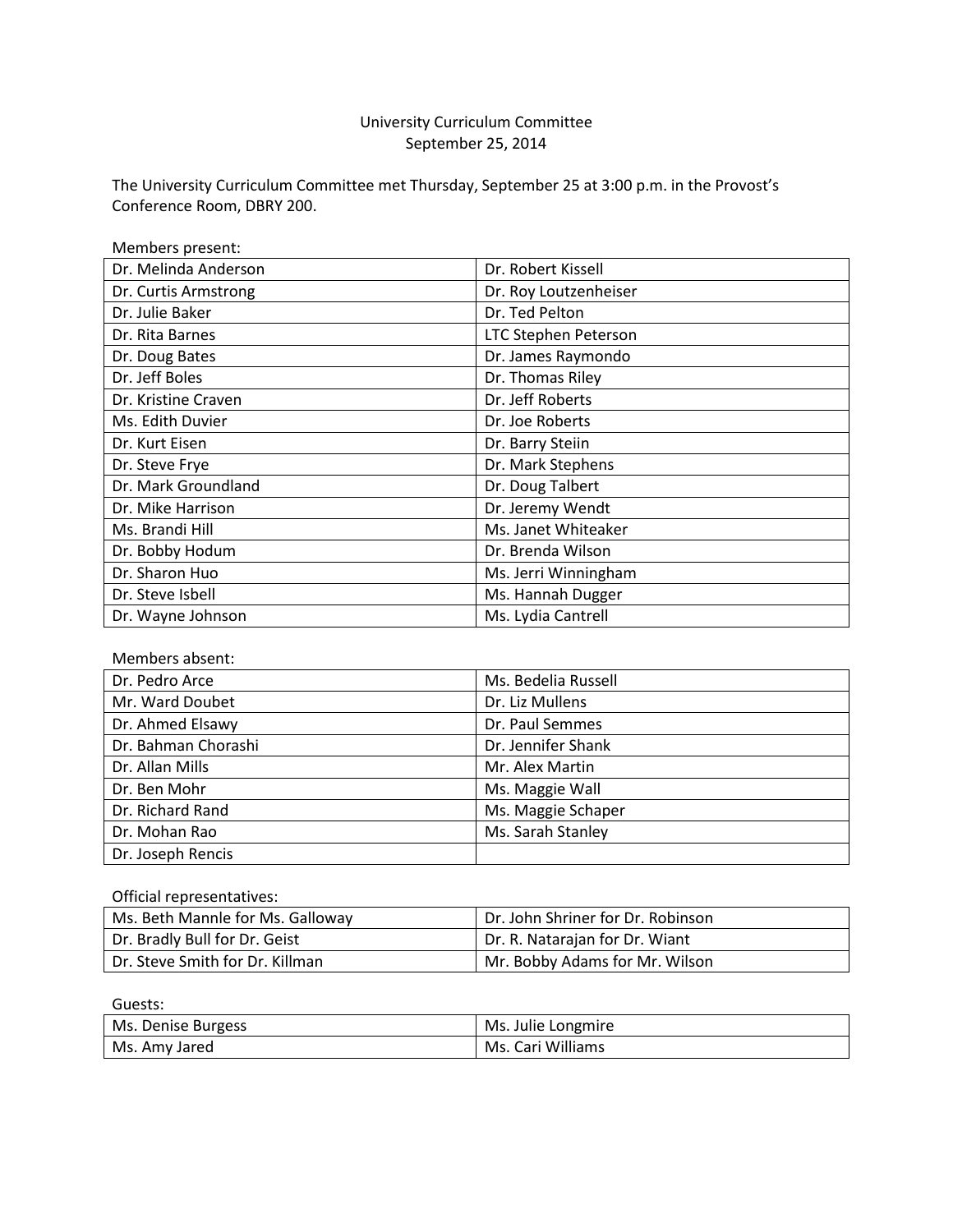## **SUMMARY OF PROCEEDINGS**

- 1. Approval of agenda as revised
- 2. Approval of March 20, 2014 minutes
- 3. Approval of course addition from the Department of Communication
- 4. Approval of course revision from the Journalism Program
- 5. Approval of course addition from the Department of History
- 6. Approval of course addition from the Department of Foreign Languages
- 7. Approval of course and catalog changes from the Department of Chemistry
- 8. Approval of course addition from the Department of Civil and Environmental Engineering
- 9. Approval of curriculum changes from the School of Human Ecology
- 10. Approval of course addition and changes from the School of Human Ecology
- 11. Approval of course addition and course prefix change from the School of Interdisciplinary Studies and approval to adopt RELS 2010 as a General Education Core Course.
- 12. Other Such Matters
	- a. Course Checklist
	- b. Concentration Name Changes
	- c. Discussion on preference of adding a November meeting to 2015-16 schedule
	- d. Approval of Procedure revisions
	- e. Appointment of subcommittee to review minimum required credit hours to be completed at TTU for a degree
	- f. Online Application for Graduation

## **PROCEEDINGS**

## **1. Approval of Agenda as Revised**

Dr. Cravens requested that the agenda be revised to add to Other Such Matters: e. Appointment of subcommittee to review the minimum required credit hours to be completed at TTU for a degree and f. Online Graduation Application.

**Motion.** Dr. Boles moved to approve the agenda as revised. The motion was seconded by Dr. Loutzenheiser and carried.

## **2. Approval of March 20, 2014 Minutes**

**Motion.** Dr. Stein moved to approve the March 20, 2014 minutes as submitted. The motion was seconded by Dr. Frye and carried.

## **3. Approval of Course Addition from the Department of Communication**

In a memorandum dated August 20, 2014, approval was requested for the following:

## Course Addition:

JOUR 3740 Public Relations Writing Lec. 3, Credit 3

Prerequisites: JOUR 2200, 2220 and 3460. Public relations writing and publications. This course will examine how public relations practitioners effectively tailor messages to reach specific audiences with intended messages using various media.

**Motion.** Dr. Wilson moved to approve the addition effective Fall 2015. The motion was seconded by Dr. Eisen and carried.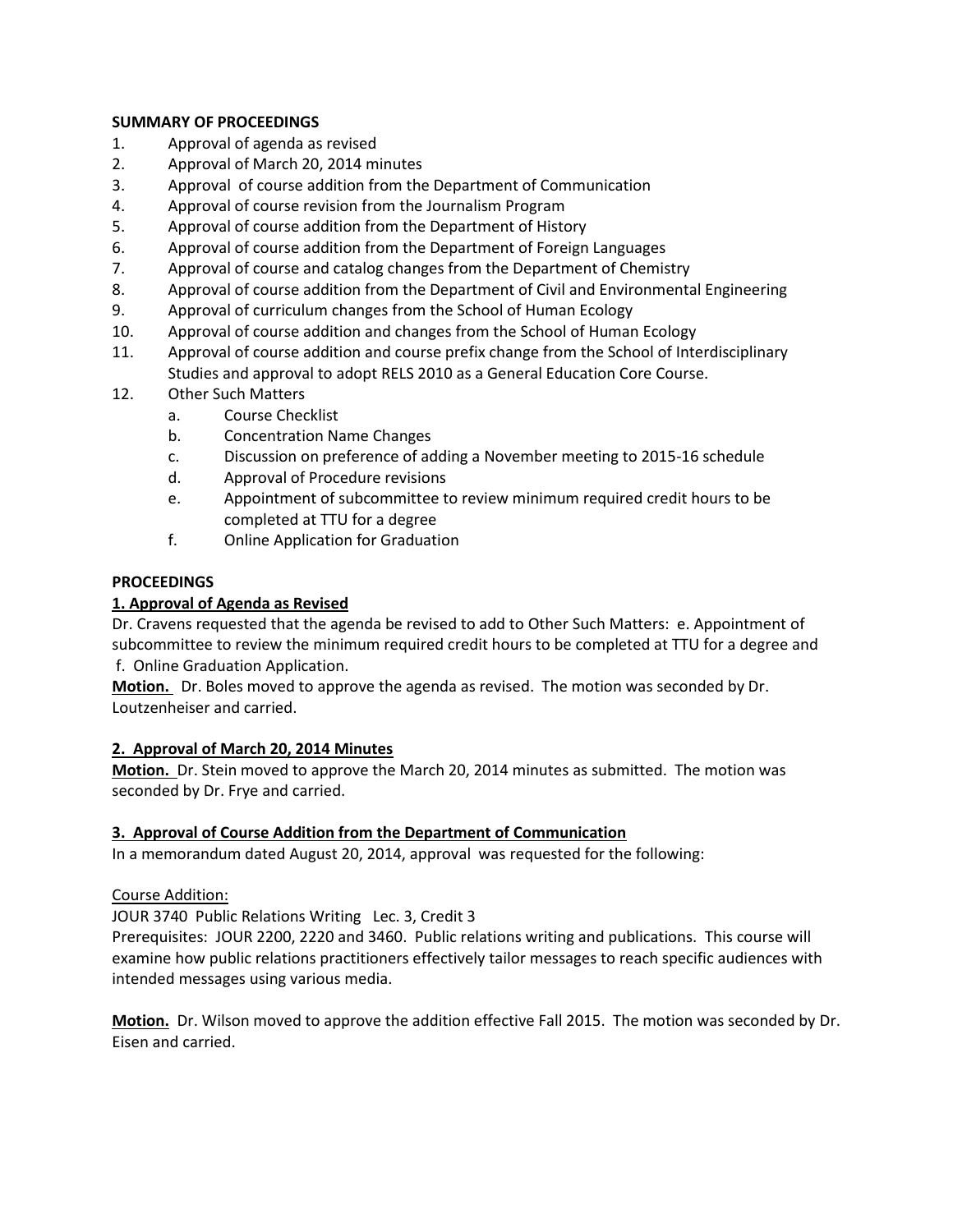## **4. Approval of Course Revisions from the Journalism Program**

In a memorandum dated August 26, 2014, approval was requested for the following:

Course Revision: From: JOUR 3750 History of Journalism Lec. 3, Credit 3 Prerequisite: JOUR 2220

To: JOUR 3750 History of Journalism Lec. 3, Credit 3 Prerequisite: JOUR 2200

**Motion.** Dr. Wilson moved to approve the revision effective immediately. The motion was seconded by Dr. Eisen and carried.

## **5. Approval of Course Addition from the Department of History**

In a memorandum dated August 28, 2014, approval was requested for the following:

#### Course Addition:

HIST 4090/5090 20<sup>th</sup> Century U.S. Popular Culture Lec. 3, Credit 3 An examination of various themes and genres in 20<sup>th</sup> Century U.S. Popular Culture in the context of contemporary events.

Dr. Roberts requested that "upper division" be inserted before the words American history requirement in the first line under the CURRICULUM CHANGES.

**Motion.** Dr. Roberts moved to approve the addition effective Fall 2015. The motion was seconded by Dr. Talbert and carried.

## **6. Approval of Course Addition from the Department of Foreign Languages**

In a memorandum dated September 12, 2014, approval was requested for the following:

Course Addition:

FLST 2520/3520 The Cultures and Peoples of North Africa Lec. 3, Credit 3 Prerequisite: None. This course is an introduction to the culture, politics, geography, diversity, arts, social structures, and history of Morocco, Algeria, and Tunisia. Credit will not be given for both FLST 2520 and FLST 3520

**Motion.** Dr. Groundland moved to approve the addition effective Fall 2015. The motion was seconded by Dr. Johnson.

INFORMATIONAL NOTE: FLST 2520/3520 have been submitted to the General Education Committee as a General Education Humanities course. Dr. Groundland stated that FLST 3520 should be removed from this request.

**7. Approval of Course and Catalog Changes from the Department of Chemistry** In a memorandum dated August 28, 204, approval was requested for the following: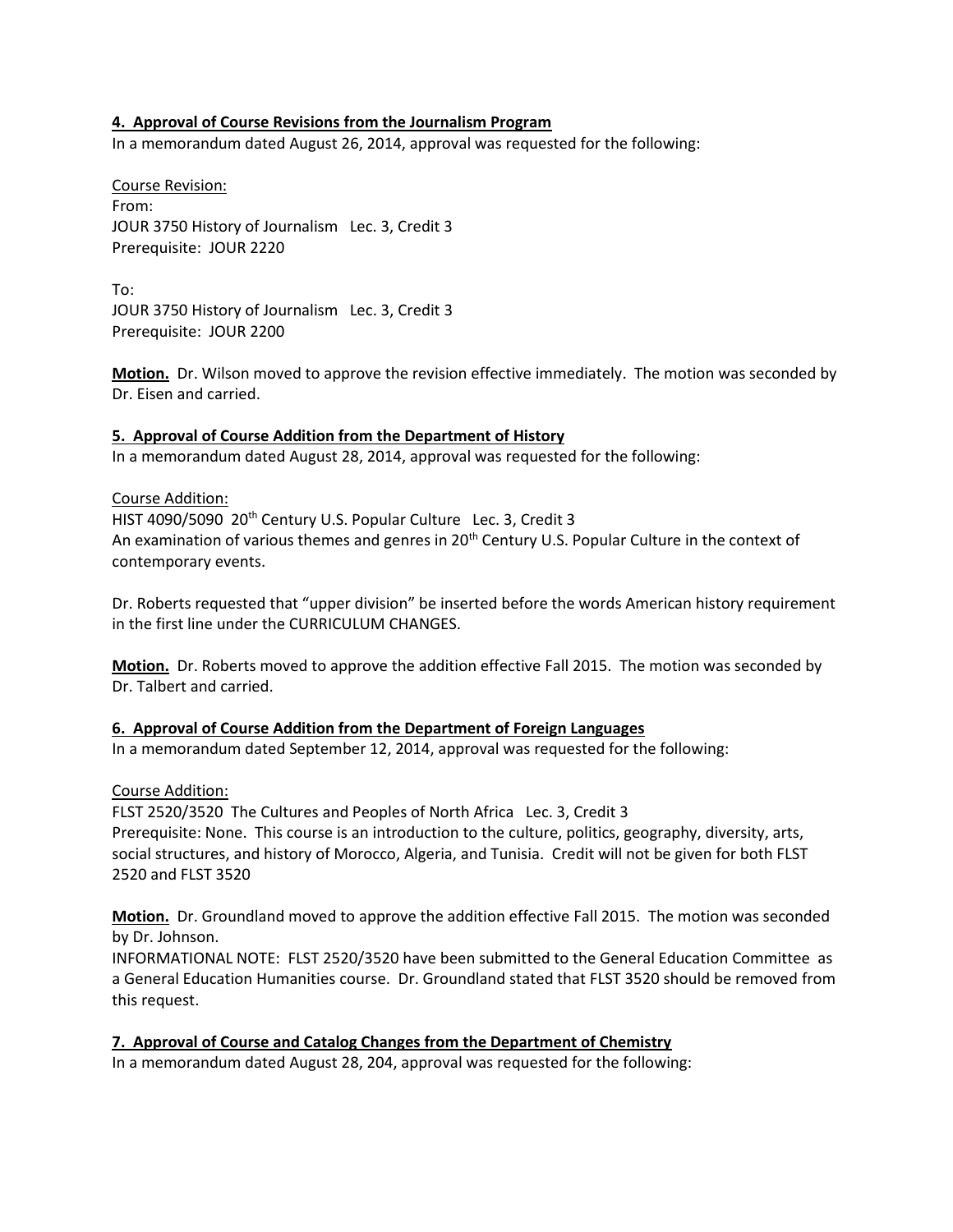Course Changes:

From:

**CHEM 4991 - Introduction to Research** Fall, Spring. Lab. 3. Credit 1.

Prerequisite: Consent of instructor and departmental chairperson. Study in chemical research; to provide experience in the methodology of experimental investigation. (Maximum credit toward degree is four hours.) May not be repeated to improve grade.

# **CHEM 4992 - Introduction to Research** Fall, Spring. Lab. 6. Credit 2.

Prerequisite: Consent of instructor and departmental chairperson. Study in chemical research; to provide experience in the methodology of experimental investigation. (Maximum credit toward degree is four hours.) May not be repeated to improve grade.

# **CHEM 4993 - Introduction to Research** Fall, Spring. Lab. 9. Credit 3.

Prerequisite: Consent of instructor and departmental chairperson. Study in chemical research; to provide experience in the methodology of experimental investigation. (Maximum credit toward degree is four hours.) May not be repeated to improve grade.

To:

## **CHEM 4991 - Undergraduate Research** Fall, Spring. Lab. 3. Credit 1.

Prerequisite: Consent of instructor and departmental chairperson. Study in chemical research; to provide experience in the methodology of experimental investigation. (Maximum credit toward degree is four hours.) May not be repeated to improve grade.

# **CHEM 4992 - Undergraduate Research** Fall, Spring. Lab. 6. Credit 2.

Prerequisite: Consent of instructor and departmental chairperson. Study in chemical research; to provide experience in the methodology of experimental investigation. (Maximum credit toward degree is four hours.) May not be repeated to improve grade.

## **CHEM 4993 - Undergraduate Research** Fall, Spring. Lab. 9. Credit 3.

Prerequisite: Consent of instructor and departmental chairperson. Study in chemical research; to provide experience in the methodology of experimental investigation. (Maximum credit toward degree is four hours.) May not be repeated to improve grade.

## Catalog Changes:

Edit the catalog entry describing certification by the American Chemical Society.

In item 3 of the entry describing the requirements for ACS Certification, which appears immediately before each of the curriculum concentrations in Chemistry, as shown below:

The student must take a minimum of three advanced courses chosen from: CHEM 3520, CHEM 4110 (5110), CHEM 4150 (5150), CHEM 4210 (5210), CHEM 4310 (5310), CHEM 4320 (5320), CHEM 4410 (5410), CHEM 4620 (5620), CHEM 4650 (5650), CHEM 4710 (5710), CHEM 4720 (5720), BIOL 4160 (5160), CEE 3410, GEOL 4711 (5711).

Remove the courses BIOL 4160 (5160), CEE 3410 and GEOL 4711 (5711) from the options in this list.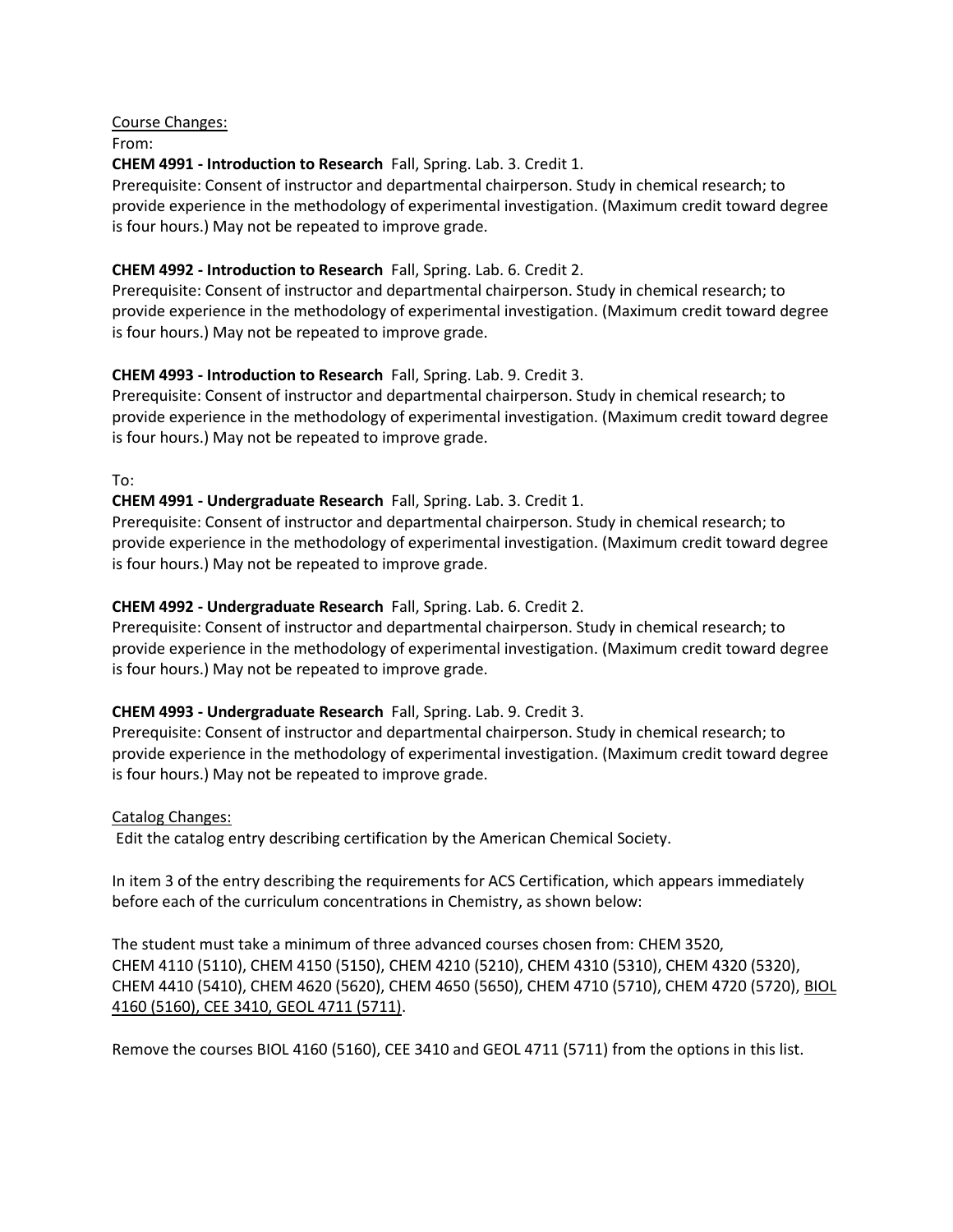The new entry, in its entirety, should read:

A student in any chemistry concentration may attain certification by the American Chemical Society as determined by the Chemistry faculty. The Chemistry Department defines specific areas of certification including, but not restricted to, pure chemistry, biochemistry and environmental chemistry. The requirements for certification in these areas are outside the curricular requirements of the three major concentrations. To attain ACS-certification within one of the following concentrations, a student must complete the following minimum requirements:

- 1. The student must take MATH 1920.
- 2. The student must take CHEM 2010, CHEM 3510, CHEM 4520 (5520), CHEM 4610 (5610), and CHEM 4991. CHEM 3510 and CHEM 4520 (5520) may be substituted for CHEM 3500 and CHEM 3420, respectively, in curricula where the lower courses are required.
- 3. The student must take a minimum of three advanced courses chosen from: CHEM 3520, CHEM 4110 (5110), CHEM 4150 (5150), CHEM 4210 (5210), CHEM 4310 (5310), CHEM 4320 (5320), CHEM 4410 (5410), CHEM 4620 (5620), CHEM 4650 (5650), CHEM 4710 (5710), CHEM 4720 (5720).
- 4. The advanced courses above must include a minimum of three credit hours of laboratory including either CHEM 4150 (5150) or CHEM 4650 (5650).
- 5. Requirements for specific areas of certification can be obtained from the Chemistry Advisor.

**Motion.** Dr. Boles moved to approve the changes effective Spring 2015. The motion was seconded by Dr. Barnes and carried.

## **8. Approval of Course Addition from the Department of Civil & Environmental Engineering**

In a memorandum dated September 17, 2014, approval was requested for the following:

## Course Addition:

CEE 4850 (5850) Forensic Engineering Lec. 3, Credit 3 Prerequisite: CEE 4800 (CEE 4800 may be taken concurrently) and CEE 4310 or CEE 4320. Forensic case studies related to civil engineering.

**Motion.** Dr. Loutzenheiser moved to approve the addition effective Spring 2015. The motion was seconded by Dr. Talbert and carried.

## **9. Approval of Curriculum Corrections from the School of Human Ecology**

In a memorandum dated June 24, 2014, curriculum corrections resulting from changes made at the March 20, 2014, meeting were requested for inclusion in the fall 2015 catalog. The corrections were allowed to be made during the summer 2014. These corrections are being presented for official committee approval.

Curriculum Changes: Housing and Design Curriculum From: Elective credit 3 in Senior Year To: Elective credit 4 in Senior Year, total hours remains at 29 for senior year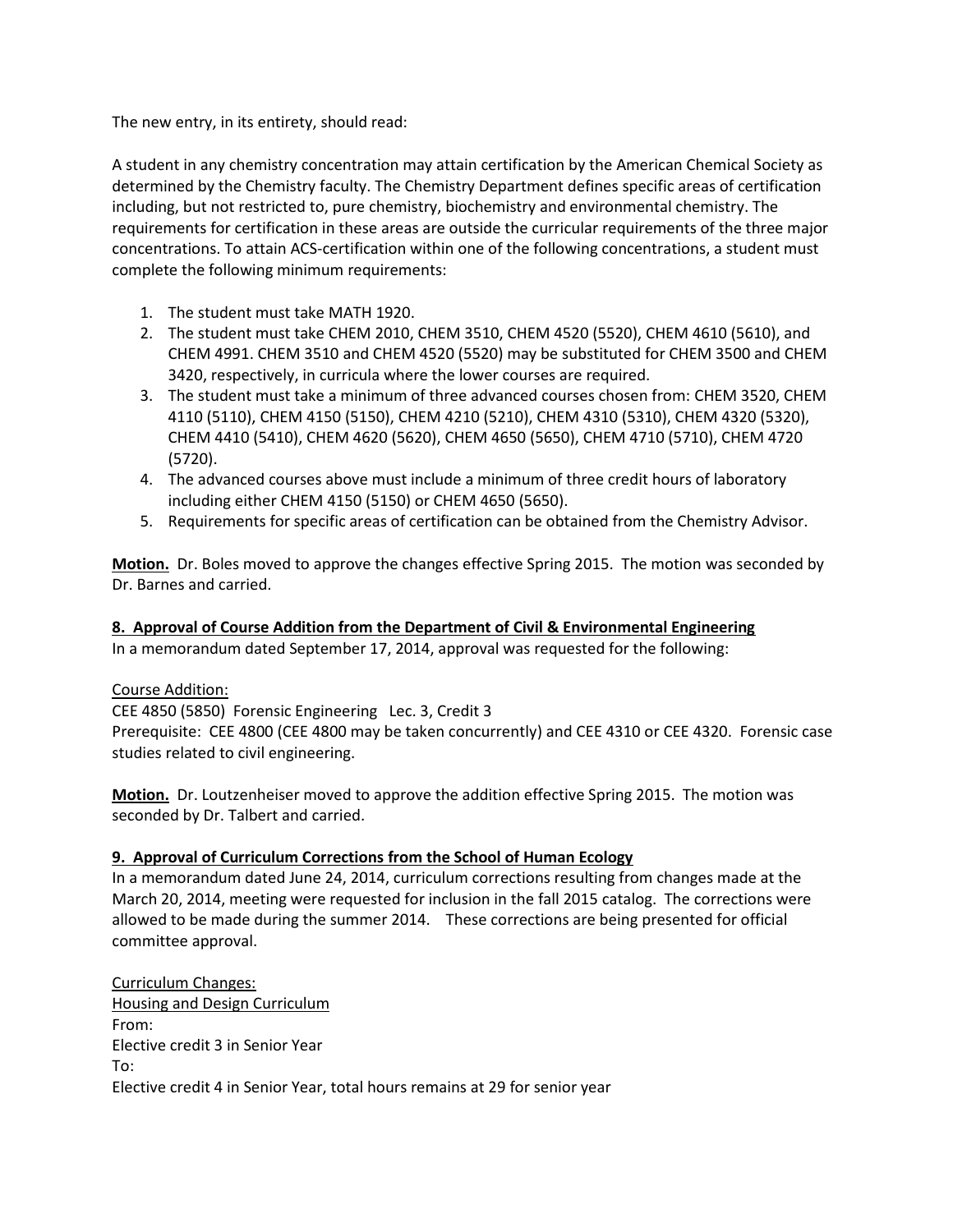Merchandising and Design Curriculum

From:

HEC Elective Credit 3., Sophomore Year

To:

No Elective Credit in sophomore year – delete HEC elective credit 3 in sophomore year; total hours for sophomore year remain at 34 hours

From: Electives Credit 3 in Senior Year To: Electives Credit 1 in Senior Year, total senior year hours remain at 26 hours

Child Development and Family Relations Curriculum From: HEC Core Credit 6 in sophomore year, total hours 34 To: HEC Core Credit 3 in sophomore year, total hours 31

From:

Note#2 HEC-CDFR students may select 6 credits from the HEC Core list of courses To:

Note #2 HEC-CDFR students may select 3 credits from the HEC Core list of courses

Food, Nutrition & Dietetics Curriculum From: Elective Credit 1 in Junior Year, total hours 33 To: Delete Elective Credit 1 in Junior Year, total hours 32

Family and Consumer Sciences Education Concentration From: Total hours: 30 in Freshman Year To: Total hours: 34 in Freshman Year and ADD: HEC 1300 Clothing Construction (3 credits) and HEC 1020 Social and Professional Etiquette (1 credit)

Food, Nutrition and Dietetics – Foodsystems Administration Option From: Freshman Year total hours 31 To: Add UNIV 1020 and Add HEC 1005 to the Freshman Year, total hours 32

From:

Senior Year, Electives (5 upper division) Credit 5; total hours 29

To:

Senior Year, Electives (3 upper division) Credit 4; total hours 28; and Add HEC 3290 Nutrition through the Life Span (credit 3) and HEC 4940 Nutrition, Fitness & Wellness (credit 2)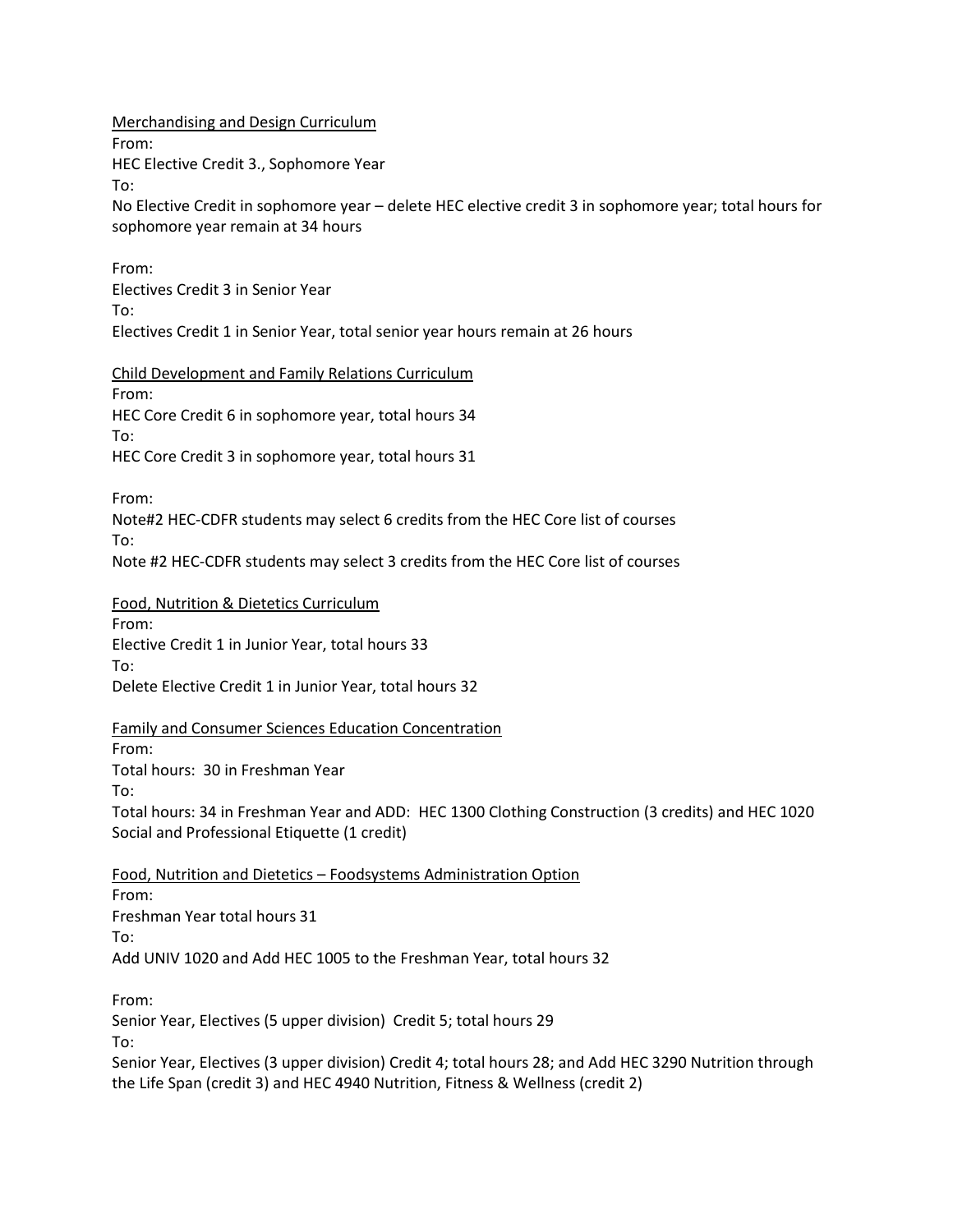**Motion.** Dr. Anderson moved to approve the changes. The motion was seconded by Dr. Loutzenheiser and carried.

#### **10. Approval of Course Addition and Changes from the School of Human Ecology**

In a memorandum dated September 11, 2014, approval was requested for the following:

Course Addition: HEC 3565 End of Life Application for Children & Families Lec. 3. Cr.3. Course Description: Prerequisites: HEC 2065 and HEC 2200; junior or senior standing. End of life topics including loss, death, grief, and bereavement with focused application on children and families. Developmentally based psychosocial care. Effective date: Fall 2015

| <b>Course Changes:</b>                           |          |  |
|--------------------------------------------------|----------|--|
| From:                                            |          |  |
| HEC3500: Middle Childhood-Adolescent Development | Credit 3 |  |
| Prerequisite: HEC 2200, Minimum Grade of C       |          |  |
| To:                                              |          |  |
| HEC3500: Middle Childhood-Adolescent Development | Credit 3 |  |
| No prerequisite required                         |          |  |
| <b>Effective Date: Spring 2015</b>               |          |  |
|                                                  |          |  |

## **From:**

HEC3700: Young Adulthood-Aging Credit 3 Prerequisite: HEC 3500, Minimum Grade of B **To:** HEC3700: Young Adulthood-Aging Credit 3 Prerequisite: HEC major/Junior or Senior Classification Effective Date: Spring 2015

## **From:**

HEC 4600: Theories in Family Development & Relationships Credit 3 Prerequisite: HEC 3700: Young Adulthood-Aging, Minimum Grade of B Credit 3 **To:** HEC 4600: Theories in Family Development & Relationships Credit 3 Prerequisite: HEC major/Junior or Senior Classification Effective Date: Spring 2015

## **From:**

HEC 1020 Social and Professional Etiquette Lec 1. Cr. 1. Overview of acceptable behavior in business, social and family environments. The diversity in protocols among selected cultures will be examined. **TO:**  HEC 1020 Social and Professional Etiquette Lec. 1. Cr.1. Appropriate social and professional standards of behavior as applied to the family, community and workplace environments. Effective Date: Spring 2015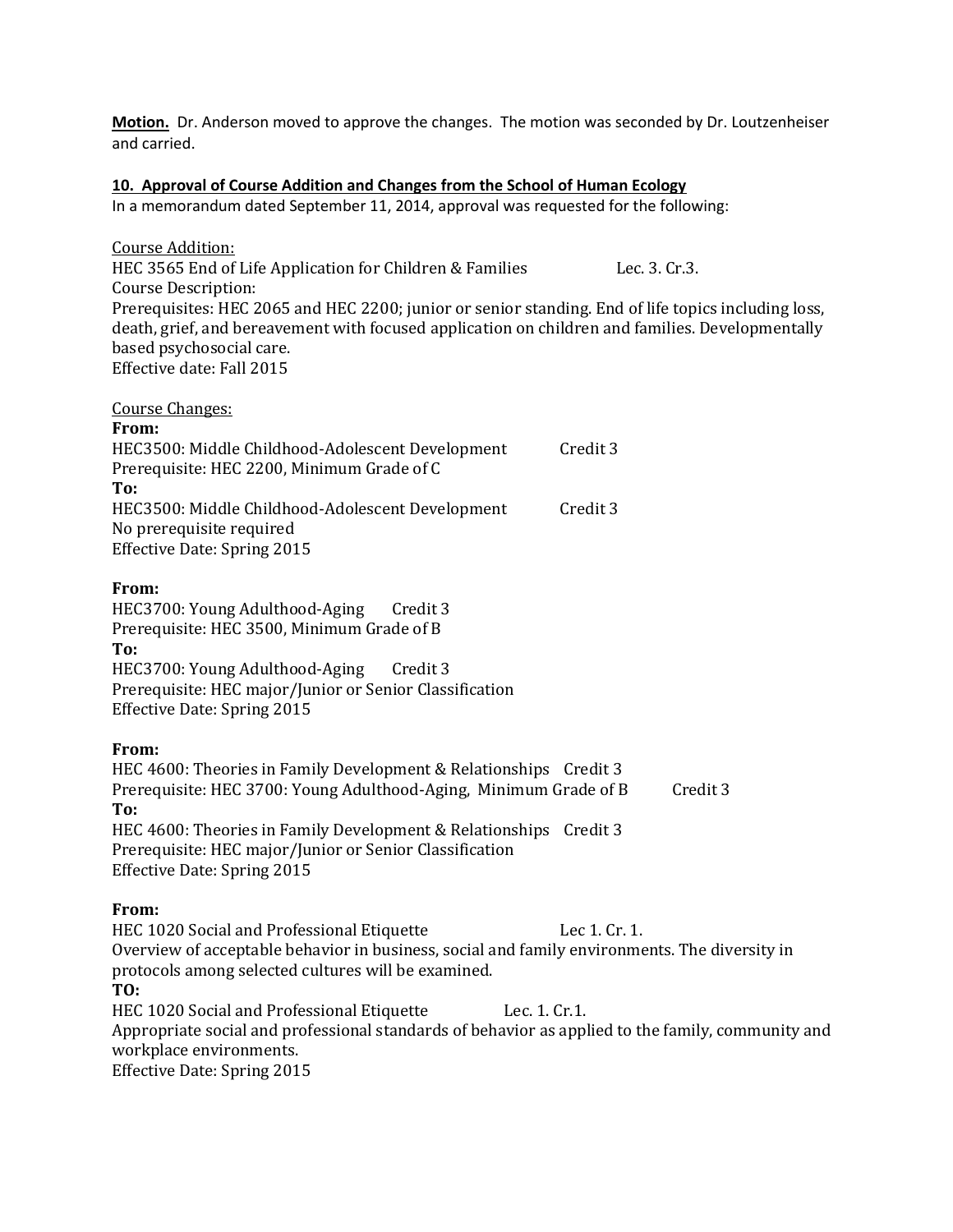## **FROM:**

HEC 4000 Senior Seminar in Human Ecology Lec. 1. Cr. 1. Prerequisite: Second semester junior or senior major in Human Ecology with 35 credits earned in Human Ecology. Presentation of topics that integrate public policy issues and scientific knowledge related to the subject matter areas that make up the discipline of human ecology. **TO:**

HEC 4000 Senior Seminar in Human Ecology Lec. 1. Cr. 1.

Prerequisite: 35 credits earned in Human Ecology. Global interdependence, resource sustainability, use of technology, public policy and advocacy in a capstone project. Effective Date: Spring 2015

# **FROM:**

HEC 4990 (5990) Internship Credit 3,6,8,12 Prerequisite: Human Ecology major, department approval. Supervised work experience. Application must be submitted to internship coordinator two semesters prior to internship semester.

See the HEC 4990 Internship Manual, Additional Information section, regarding criteria including student eligibility and responsibilities and work requirements for HEC Internships and Field Experiences.

**TO:**

HEC 4990 (5990) Professional Internship Credit 3,6,8,12

Prerequisite: Department approval. Minimum Overall GPA 2.5. Minimum grade of B in upper division Human Ecology courses. Supervised practical experience in a variety of professional settings.

Effective Date: Fall 2015

**Motion.** Dr. Anderson moved to approve the addition and changes effective as show above. The motion was seconded by Dr. Loutzenheiser and carried.

# **11. Approval of Course Prefix from the School of Interdisciplinary Studies**

In a memorandum dated September 17, 2014, approval was requested for the following:

Course Prefix Change:

From: LIST 2010 Introduction to Religious Studies Lec. 3, Credit 3 To: RELS 2010 Introduction to Religious Studies Lec. 3, Credit 3

**Motion.** Dr. Frye moved to approve the change. The motion was seconded by Dr. Boles

Dr. Eisen requested that the proposal submitted via the General Education Committee (see below) to adopt the LIST 2010 Introduction to Religious Studies as a Gen Ed core course in the Humanities/Fine Arts be included in this motion. The General Education Committee had approved LIST 2010 with the caveat that the course designation be changed from LIST to RELS.

Proposal to adopt LIST 2010, Introduction to Religious Studies, as a General Education Core Course in the Humanities/Fine Arts.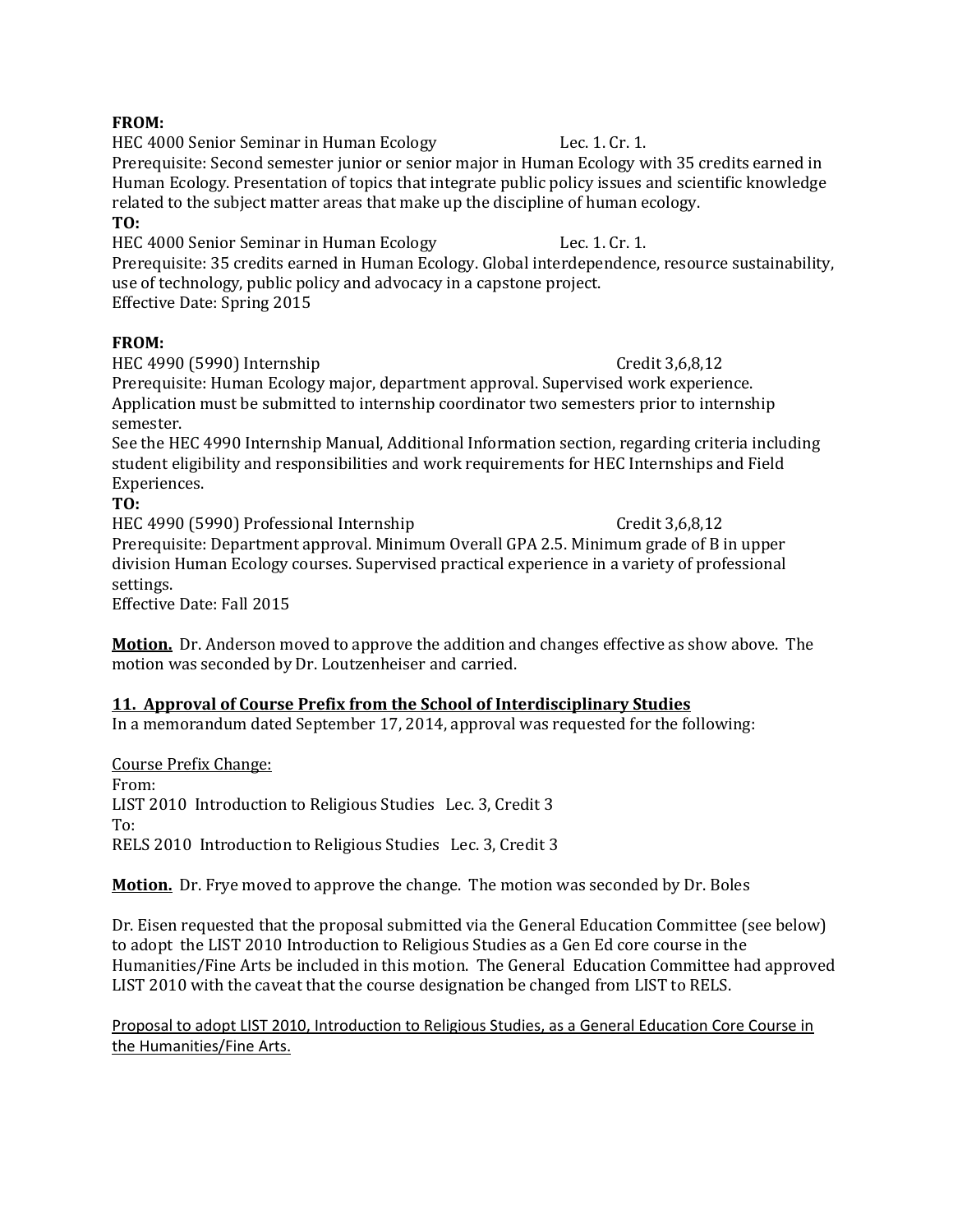#### **LIST 2010 Lec. 3 Cr. 3**

Introduction to the academic study of religion and the field of Religious Studies. Students will explore basic questions related to religion in a cultural, historical and personal context. In addition, the course will offer an overview of five major world religions: Buddhism, Christianity, Hinduism, Islam, and Judaism.

#### **COURSE CHANGE:**

**This course, as approved by the University Curriculum Committee at its March 20, 2014, meeting, would be added to the approved TTU General Education core in Humanities/Fine Arts. The General Education Committee approved this course at its April 15 meeting and requested that the prefix of RELS be substituted for LIST to make clearer the subject matter of the course.**

## **EFFECTIVE DATE, if approved by TBR:**

Fall 2015

Dr. Eisen requested a friendly amendment to the motion to include the General Education proposal to adopt LIST RELS 2010 as a general education core course. The friendly amendment was accepted by Dr. Frye and Dr. Boles.

A vote was taken and the motion carried.

#### **Approval of Course Addition from the School of Interdisciplinary Studies**

In a memorandum dated September 17, 2014, approval was requested for the following:

#### Course Addition:

RELS 4093: Special Topics Lec. 3, Credit 3

Upper division level study in a specific religious studies topic not commonly found in a discipline on campus. May be repeated if topic is different . No more than 9 hours of RELS 4093 may be used for degree.

**Motion.** Dr. Frye moved to approve the addition. The motion was seconded by Dr. Talbert and carried.

#### **Other Such Matters**

#### a. Course Checklist

The course checklist was developed by Records to help reduce errors when entering data for the catalog. Special mention was made regarding "Attributes" which is used for Degreeworks to make sure there are no more than 24 hours of business for a major. It is also used for general education courses.

#### b. Concentration Name Change

Ms. Burgess requested that when concentration name changes be made they are to be effective the next fiscal year to avoid confusion on the student's part and in record keeping. In Degreeworks, it is not possible to make a name change during the year. Departments can submit a request to change the name of a concentration mid-year with an effective date of the following fiscal year.

c. Discussion of Adding a November Meeting to Next Year's Schedule

Dr. Huo asked the committee for its preference on adding a November meeting to next year's schedule. The topic is the result of some lengthy agendas during the fall semester.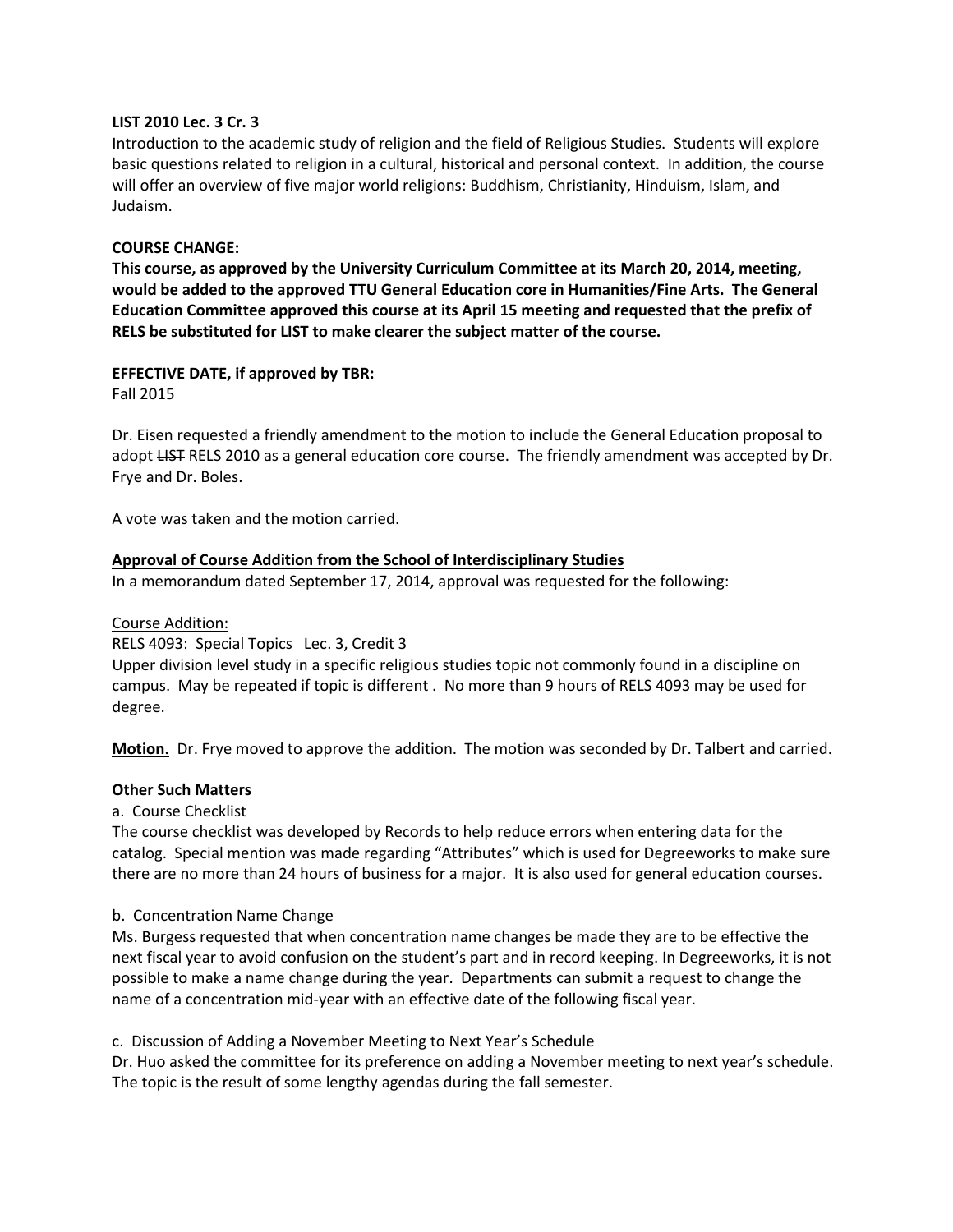There was a lengthy discussion with pros and con to adding another meeting. Two issues affecting a change included the university's shifting to year round scheduling and licensure issue in the College of Education.

The committee agreed to keep the current schedule of two meetings per semester for the time being.

d. Vote to Approve Procedure Revisions The following revisions were requested for approval:

#### Revisions to section VI.

#### VI. MEETINGS:

- A. Regular meetings shall be scheduled during the months of September, October, February, and **April March**. The date and time for such meetings shall be included in the Administrative Calendar. At the discretion of the Chairperson, a meeting may be canceled or the date and time for the regular meeting may be changed if there is sufficient reason to warrant such action.
- B. Any member may submit items to the Chairperson for inclusion on the agenda.
	- 1. Items such as course additions, deletions, or changes shall be submitted to the members no later than one week prior to the meeting.
	- 2. Major proposals, such as major changes in the curricula, new curricula, or significant administrative changes, shall be submitted to all members not later than three weeks prior to the meeting.
	- 3. Non-substantive catalogue changes, such as number changes, minor changes in course description, etc., need not be submitted to the Curriculum Committee for action, but may be sent directly through the Dean of the School or College to the Vice President for Academic Affairs for distribution; however, an information copy of all such changes shall be sent to all members of the Curriculum Committee with the heading "NON-SUBSTANTIVE CHANGES" at least one week prior to the meeting. Such changes will be considered to have the endorsement of the Committee unless a member requests that an item so marked be placed on the agenda.
- C. The agenda shall be adopted at the beginning of each meeting by a two-thirds majority of those present.
- D. The Chairperson may call a special meeting when he/she deems such action desirable.
- E. Two-thirds of the members of the Committee shall constitute a quorum.